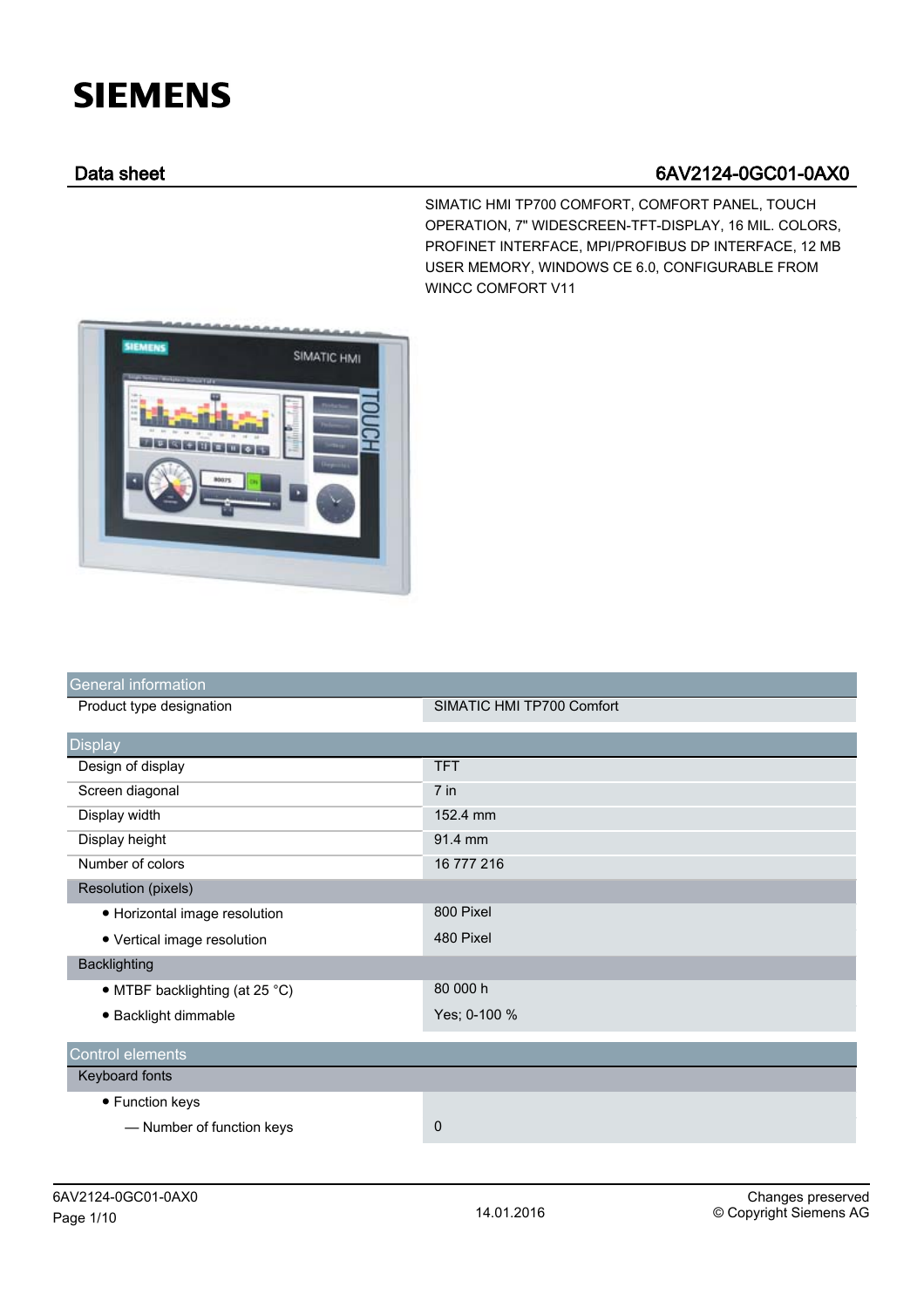| • Keys with LED                                                    | <b>No</b>              |
|--------------------------------------------------------------------|------------------------|
| • System keys                                                      | <b>No</b>              |
| • Numeric/alphabetical input                                       |                        |
| - Numeric keyboard                                                 | Yes; Onscreen keyboard |
| - alphanumeric keyboard                                            | Yes; Onscreen keyboard |
| Touch operation                                                    |                        |
| · Design as touch screen                                           | Yes                    |
| Expansions for operator control of the process                     |                        |
| • DP direct LEDs (LEDs as S7 output I/O)                           |                        |
| $-$ F1Fx                                                           | 0                      |
| · Direct keys (keys as S7 input I/O)                               |                        |
| $-$ F1Fx                                                           | 0                      |
| • Direct keys (touch buttons as S7 input I/O)                      | 32                     |
|                                                                    |                        |
| Installation type/mounting<br>Mounting in portrait format possible | Yes                    |
| Mounting in landscape format possible                              | Yes                    |
| Mounting position                                                  | vertical               |
| maximum permissible angle of inclination without                   | $35^\circ$             |
| external ventilation                                               |                        |
|                                                                    |                        |
| Supply voltage<br>Type of supply voltage                           | DC                     |
| Rated value (DC)                                                   | 24 V                   |
| permissible range, lower limit (DC)                                | 19.2 V                 |
| permissible range, upper limit (DC)                                | 28.8 V                 |
|                                                                    |                        |
| Input current                                                      |                        |
| Current consumption (rated value)                                  | 0.5A                   |
| Starting current inrush I <sup>2</sup> t                           | 0.5 A <sup>2</sup> ·s  |
| Power                                                              |                        |
| Power consumption, typ.                                            | 12 W                   |
| Processor                                                          |                        |
|                                                                    |                        |
| Processor type                                                     | X86                    |
|                                                                    |                        |
| Memory                                                             |                        |
| Flash                                                              | Yes                    |
| <b>RAM</b>                                                         | Yes                    |
| Memory available for user data                                     | 12 Mbyte               |
| Type of output                                                     |                        |
| Info LED                                                           | <b>No</b>              |
| Power LED                                                          | No                     |
| Error LED<br>Acoustics                                             | No                     |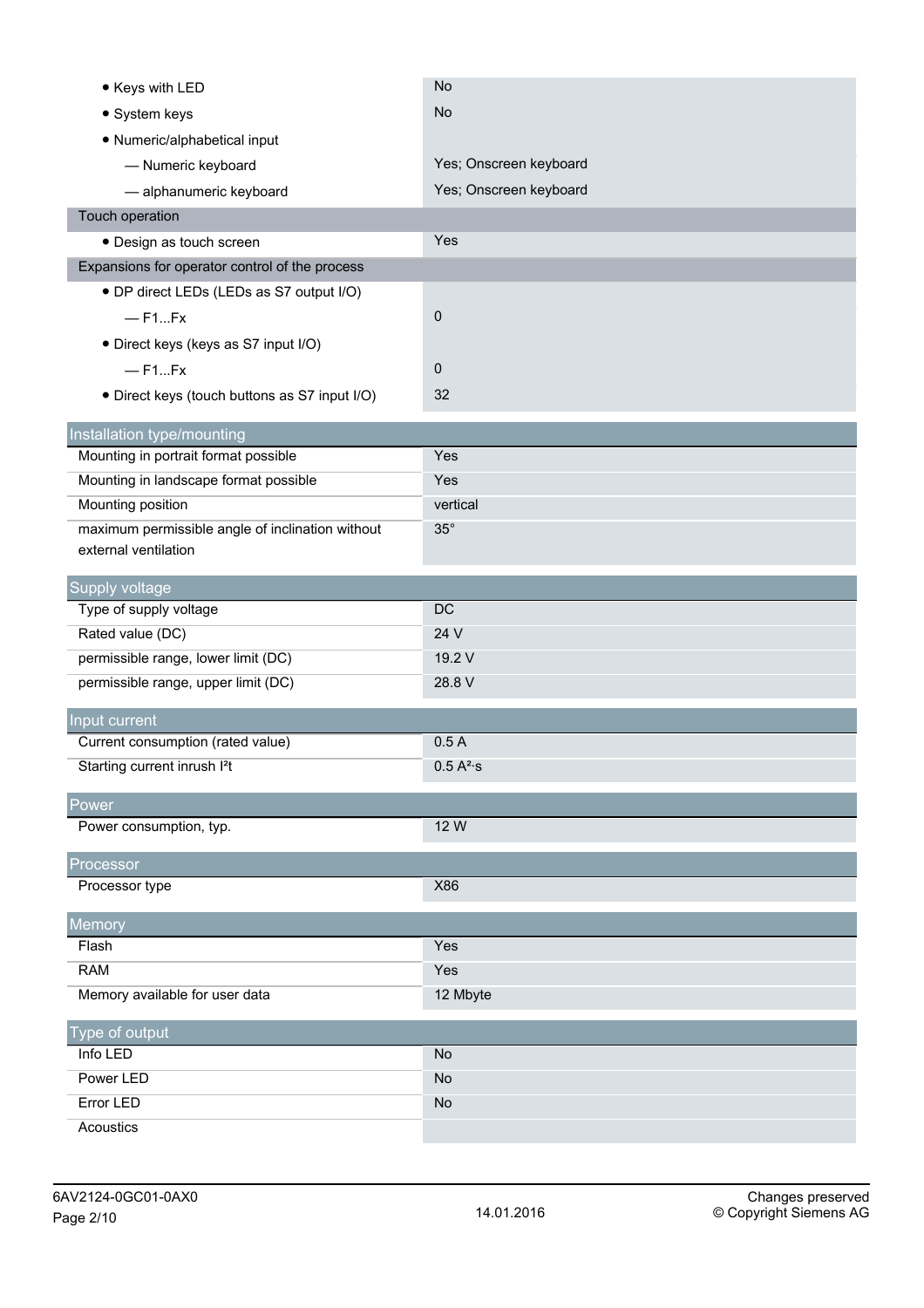| $\bullet$ Buzzer                           | <b>No</b>                               |
|--------------------------------------------|-----------------------------------------|
| • Speaker                                  | Yes                                     |
| Time of day                                |                                         |
| <b>Clock</b>                               |                                         |
| · Hardware clock (real-time clock)         | Yes                                     |
| • Software clock                           | Yes                                     |
| $\bullet$ retentive                        | Yes; Back-up duration typically 6 weeks |
| • synchronizable                           | Yes                                     |
| Interfaces                                 |                                         |
| Number of industrial Ethernet interfaces   | 1; 2 ports (switch)                     |
| Number of RS 485 interfaces                | 1; RS 422/485 combined                  |
| Number of USB interfaces                   | 2; USB 2.0                              |
| Number of USB Mini B interfaces            | 1; 5-pole                               |
| Number of 20 mA interfaces (TTY)           | 0                                       |
| Number of RS 232 interfaces                | $\mathbf 0$                             |
| Number of RS 422 interfaces                | 0; together with RS485                  |
| Number of parallel interfaces              | 0                                       |
| Number of other interfaces                 | 0                                       |
| Number of SD card slots                    | $\overline{2}$                          |
| With software interfaces                   | <b>No</b>                               |
| <b>Industrial Ethernet</b>                 |                                         |
| • Industrial Ethernet status LED           | $\overline{2}$                          |
| • Number of ports of the integrated switch | $\sqrt{2}$                              |
|                                            |                                         |
| Protocols                                  |                                         |
| <b>PROFINET</b>                            | Yes                                     |
| Supports protocol for PROFINET IO          | Yes                                     |
| <b>IRT</b>                                 | Yes; As of WinCC V12                    |
| <b>MRP</b>                                 | Yes; As of WinCC V12                    |
| <b>PROFIBUS</b>                            | Yes                                     |
| <b>MPI</b>                                 | Yes                                     |
| Protocols (Ethernet)                       |                                         |
| $\bullet$ TCP/IP                           | Yes                                     |
| $\bullet$ DHCP                             | Yes                                     |
| $\bullet$ SNMP                             | Yes                                     |
| $\bullet$ DCP                              | Yes                                     |
| $\bullet$ LLDP                             | Yes                                     |
| <b>WEB</b> characteristics                 |                                         |
| $\bullet$ HTTP                             | Yes                                     |
| • HTTPS                                    | No                                      |
| $\bullet$ HTML                             | Yes                                     |
| $\bullet$ XML                              | No                                      |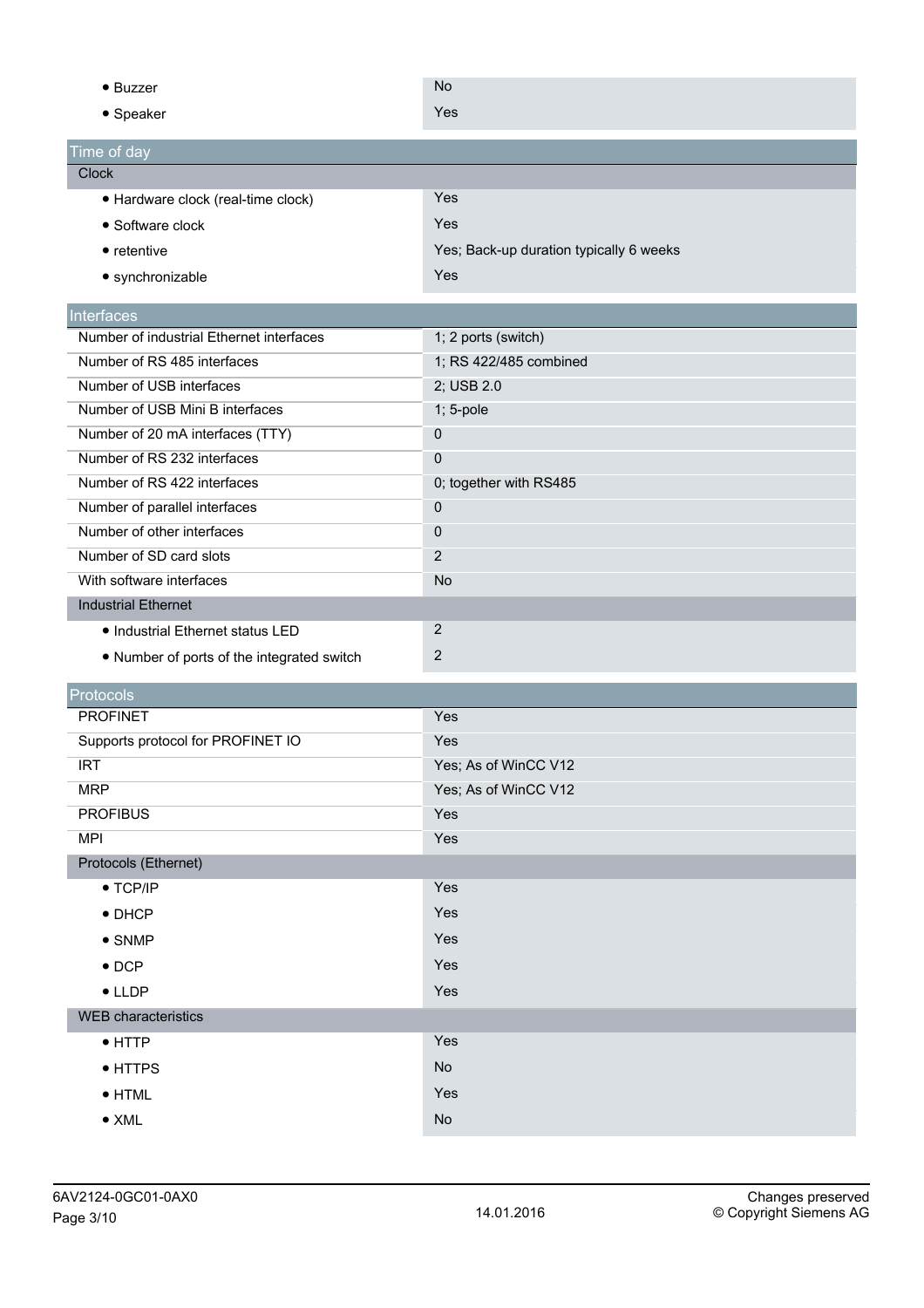| <b>No</b><br>• Active X<br>Yes<br>· JavaScript<br><b>No</b><br>· Java VM<br>Further protocols<br>No<br>$\bullet$ CAN<br>Yes<br>• MODBUS<br>Yes<br>• EtherNet/IP<br><b>EMC</b><br>Emission of radio interference acc. to EN 55 011<br>Yes<br>• Limit class A, for use in industrial areas<br>No<br>• Limit class B, for use in residential areas<br>Degree and class of protection<br>IP (at the front)<br><b>IP65</b> |
|-----------------------------------------------------------------------------------------------------------------------------------------------------------------------------------------------------------------------------------------------------------------------------------------------------------------------------------------------------------------------------------------------------------------------|
|                                                                                                                                                                                                                                                                                                                                                                                                                       |
|                                                                                                                                                                                                                                                                                                                                                                                                                       |
|                                                                                                                                                                                                                                                                                                                                                                                                                       |
|                                                                                                                                                                                                                                                                                                                                                                                                                       |
|                                                                                                                                                                                                                                                                                                                                                                                                                       |
|                                                                                                                                                                                                                                                                                                                                                                                                                       |
|                                                                                                                                                                                                                                                                                                                                                                                                                       |
|                                                                                                                                                                                                                                                                                                                                                                                                                       |
|                                                                                                                                                                                                                                                                                                                                                                                                                       |
|                                                                                                                                                                                                                                                                                                                                                                                                                       |
|                                                                                                                                                                                                                                                                                                                                                                                                                       |
|                                                                                                                                                                                                                                                                                                                                                                                                                       |
|                                                                                                                                                                                                                                                                                                                                                                                                                       |
| Enclosure Type 4 at the front<br>Yes                                                                                                                                                                                                                                                                                                                                                                                  |
| Enclosure Type 4x at the front<br>Yes                                                                                                                                                                                                                                                                                                                                                                                 |
| IP (rear)<br><b>IP20</b>                                                                                                                                                                                                                                                                                                                                                                                              |
| Standards, approvals, certificates                                                                                                                                                                                                                                                                                                                                                                                    |
| CE mark<br>Yes                                                                                                                                                                                                                                                                                                                                                                                                        |
| cULus<br>Yes                                                                                                                                                                                                                                                                                                                                                                                                          |
| RCM (formerly C-TICK)<br>Yes                                                                                                                                                                                                                                                                                                                                                                                          |
| KC approval<br>Yes                                                                                                                                                                                                                                                                                                                                                                                                    |
| Marine approval                                                                                                                                                                                                                                                                                                                                                                                                       |
| Yes<br>· Germanischer Lloyd (GL)                                                                                                                                                                                                                                                                                                                                                                                      |
| Yes<br>• American Bureau of Shipping (ABS)                                                                                                                                                                                                                                                                                                                                                                            |
| Yes<br>· Bureau Veritas (BV)                                                                                                                                                                                                                                                                                                                                                                                          |
| Yes<br>• Det Norske Veritas (DNV)                                                                                                                                                                                                                                                                                                                                                                                     |
| Yes<br>• Lloyds Register of Shipping (LRS)                                                                                                                                                                                                                                                                                                                                                                            |
| Yes<br>· Nippon Kaiji Kyokai (Class NK)                                                                                                                                                                                                                                                                                                                                                                               |
| No<br>· Polski Rejestr Statkow (PRS)                                                                                                                                                                                                                                                                                                                                                                                  |
| Use in hazardous areas                                                                                                                                                                                                                                                                                                                                                                                                |
| Yes<br>• ATEX Zone 2                                                                                                                                                                                                                                                                                                                                                                                                  |
| Yes<br>• ATEX Zone 22                                                                                                                                                                                                                                                                                                                                                                                                 |
| Yes<br>• IECEx Zone 2                                                                                                                                                                                                                                                                                                                                                                                                 |
| Yes<br>• IECEx Zone 22                                                                                                                                                                                                                                                                                                                                                                                                |
| No<br>· cULus Class I Zone 1                                                                                                                                                                                                                                                                                                                                                                                          |
| Yes<br>· cULus Class I Zone 2, Division 2                                                                                                                                                                                                                                                                                                                                                                             |
| Yes<br>· FM Class I Division 2                                                                                                                                                                                                                                                                                                                                                                                        |
| <b>Ambient conditions</b>                                                                                                                                                                                                                                                                                                                                                                                             |

Ambient temperature during operation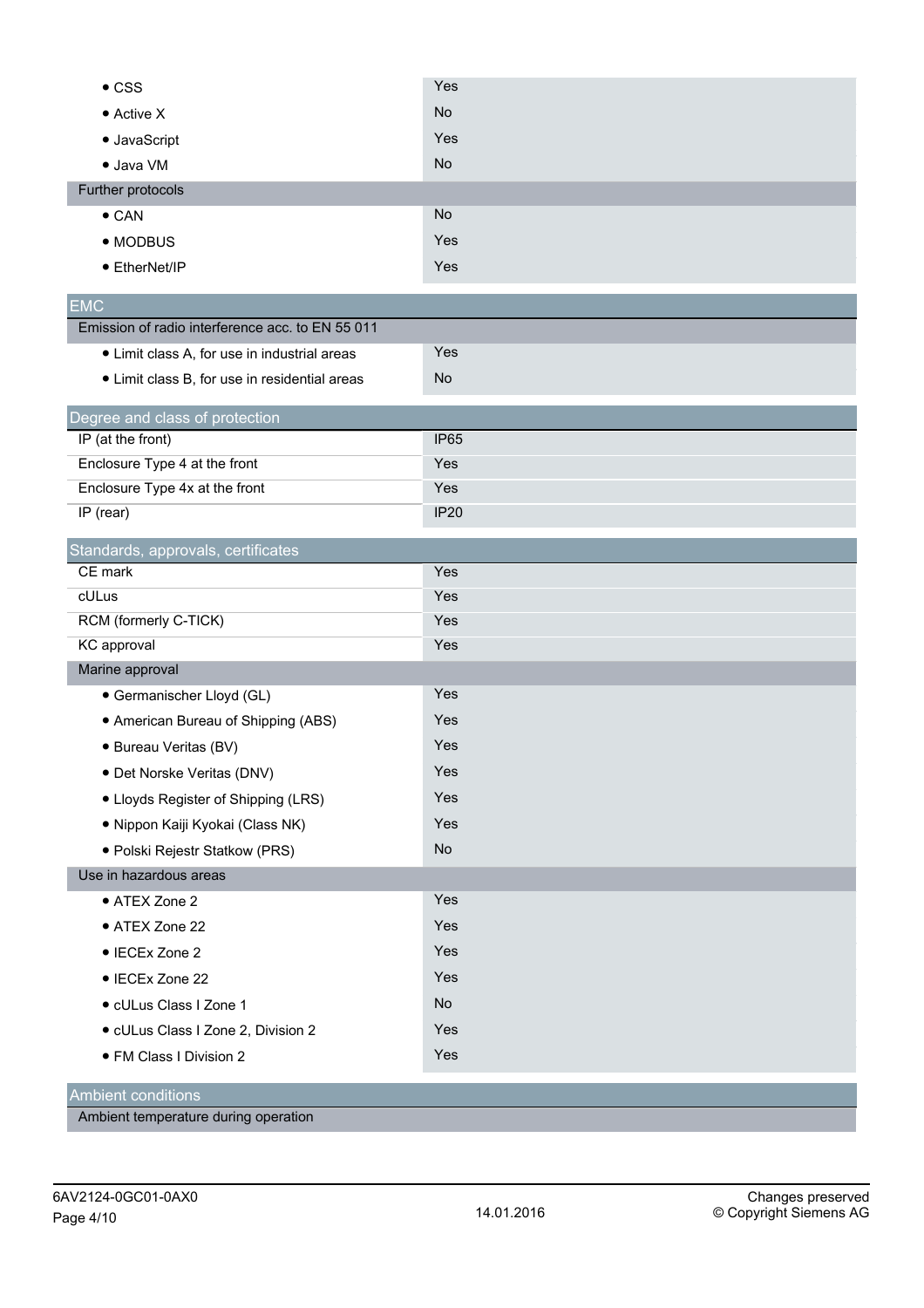| • Operation (vertical installation)                  |                                       |
|------------------------------------------------------|---------------------------------------|
| - For vertical installation, min.                    | 0 °C                                  |
| - For vertical installation, max.                    | 50 °C; (55 °C, see entry ID:64847814) |
| • Operation (max. tilt angle)                        |                                       |
| - At maximum tilt angle, min.                        | 0 °C                                  |
| - At maximum tilt angle, min.                        | 40 °C                                 |
| • Operation (vertical installation, portrait format) |                                       |
| - For vertical installation, min.                    | 0 °C                                  |
| - For vertical installation, max.                    | 40 °C                                 |
| • Operation (max. tilt angle, portrait format)       |                                       |
| - At maximum tilt angle, min.                        | 0 °C                                  |
| - At maximum tilt angle, min.                        | 35 °C                                 |
| Ambient temperature during storage/transportation    |                                       |
| $\bullet$ min.                                       | $-20 °C$                              |
| • <sub>max.</sub>                                    | 60 °C                                 |
| Relative humidity                                    |                                       |
| • Operation, max.                                    | 90 %; no condensation                 |
| <b>Operating systems</b>                             |                                       |
| proprietary                                          | No                                    |
| pre-installed operating system                       |                                       |
| · Windows CE                                         | Yes                                   |
| Configuration                                        |                                       |
| Message indicator                                    | Yes                                   |
| Alarm logging system (incl. buffer and               | Yes                                   |
| acknowledgment)                                      |                                       |
| Process value display (output)                       | Yes                                   |
| Process value default (input) possible               | Yes                                   |
| Recipe administration                                | Yes                                   |
| Configuration software                               |                                       |
| • STEP 7 Basic (TIA Portal)                          | <b>No</b>                             |
| • STEP 7 Professional (TIA Portal)                   | No                                    |
| • WinCC flexible Compact                             | No                                    |
| · WinCC flexible Standard                            | No                                    |
| · WinCC flexible Advanced                            | No                                    |
| • WinCC Basic (TIA Portal)                           | <b>No</b>                             |
| • WinCC Comfort (TIA Portal)                         | Yes; from V11                         |
| • WinCC Advanced (TIA Portal)                        | Yes; from V11                         |
| · WinCC Professional (TIA Portal)                    | Yes; from V11                         |
| Languages                                            |                                       |
| Online languages                                     |                                       |
| • Number of online/runtime languages                 | 32                                    |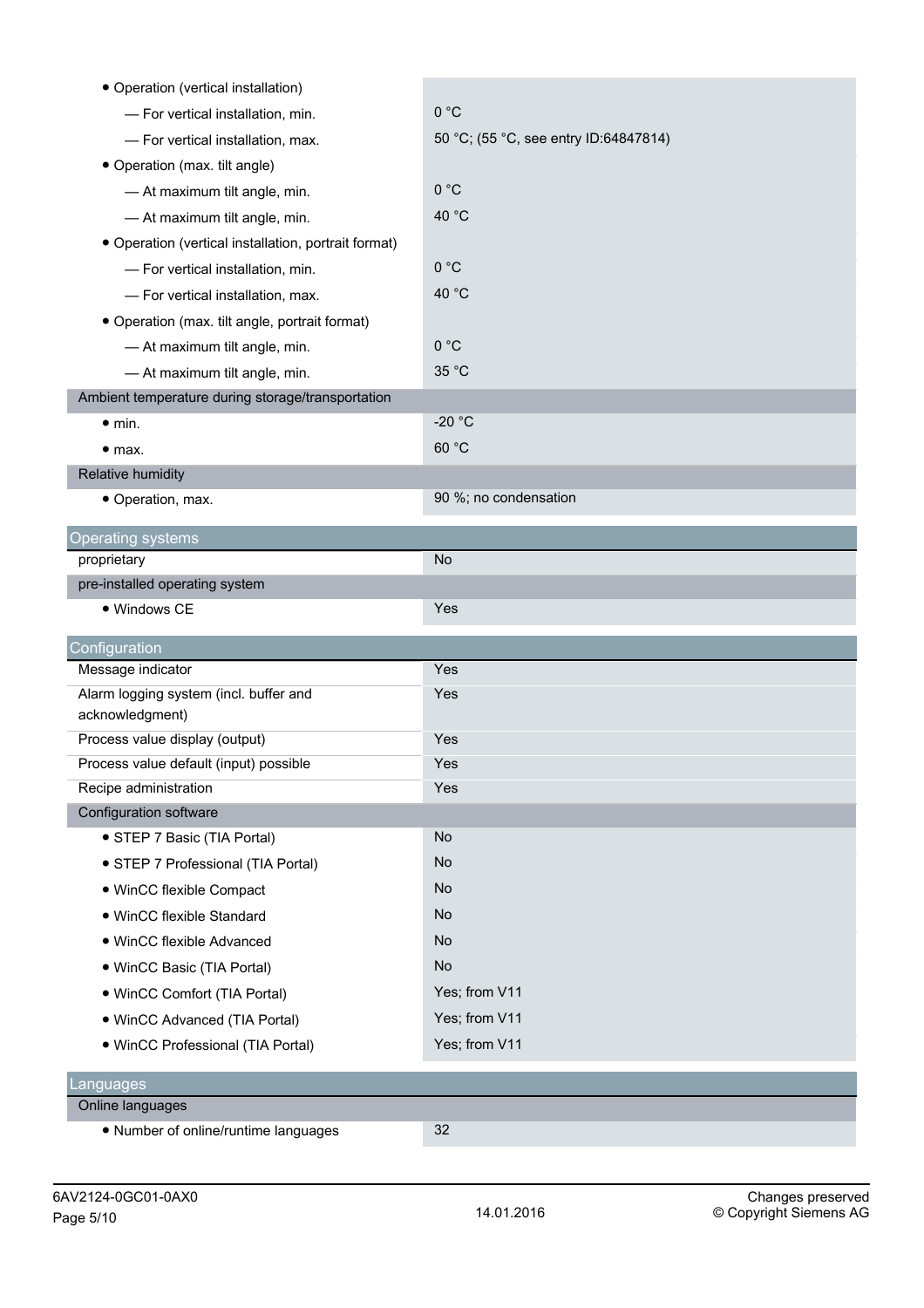| Project languages                      |         |
|----------------------------------------|---------|
| • Languages per project                | 32      |
| Functionality under WinCC (TIA Portal) |         |
| Libraries                              | Yes     |
| Applications/options                   |         |
| · Web browser                          | Yes     |
| • Pocket Word                          | Yes     |
| • Pocket Excel                         | Yes     |
| • PDF Viewer                           | Yes     |
| · Media Player                         | Yes     |
| · SIMATIC WinCC Sm@rtServer            | Yes     |
| • SIMATIC WinCC Audit                  | Yes     |
| Number of Visual Basic Scripts         | Yes     |
| Task planner                           |         |
| • time-controlled                      | Yes     |
| · task-controlled                      | Yes     |
| Help system                            |         |
| • Number of characters per info text   | 70      |
| Message system                         |         |
| • Number of alarm classes              | 32      |
| • Bit messages                         |         |
| - Number of bit messages               | 4 0 0 0 |
| • Analog messages                      |         |
| - Number of analog messages            | 200     |
| · S7 alarm number procedure            | Yes     |
| · System messages HMI                  | Yes     |
| · System messages, other (SIMATIC S7,  | Yes     |
| Sinumerik, Simotion, etc.)             |         |
| • Number of characters per message     | 80      |
| . Number of process values per message | $\bf 8$ |
| • Acknowledgment groups                | Yes     |
| • Message indicator                    | Yes     |
| • Message buffer                       |         |
| - Number of entries                    | 1 0 2 4 |
| - Circulating buffer                   | Yes     |
| $-$ retentive                          | Yes     |
| - maintenance-free                     | Yes     |
| Recipe administration                  |         |
| • Number of recipes                    | 300     |
| · Data records per recipe              | 500     |
| · Entries per data record              | 1 0 0 0 |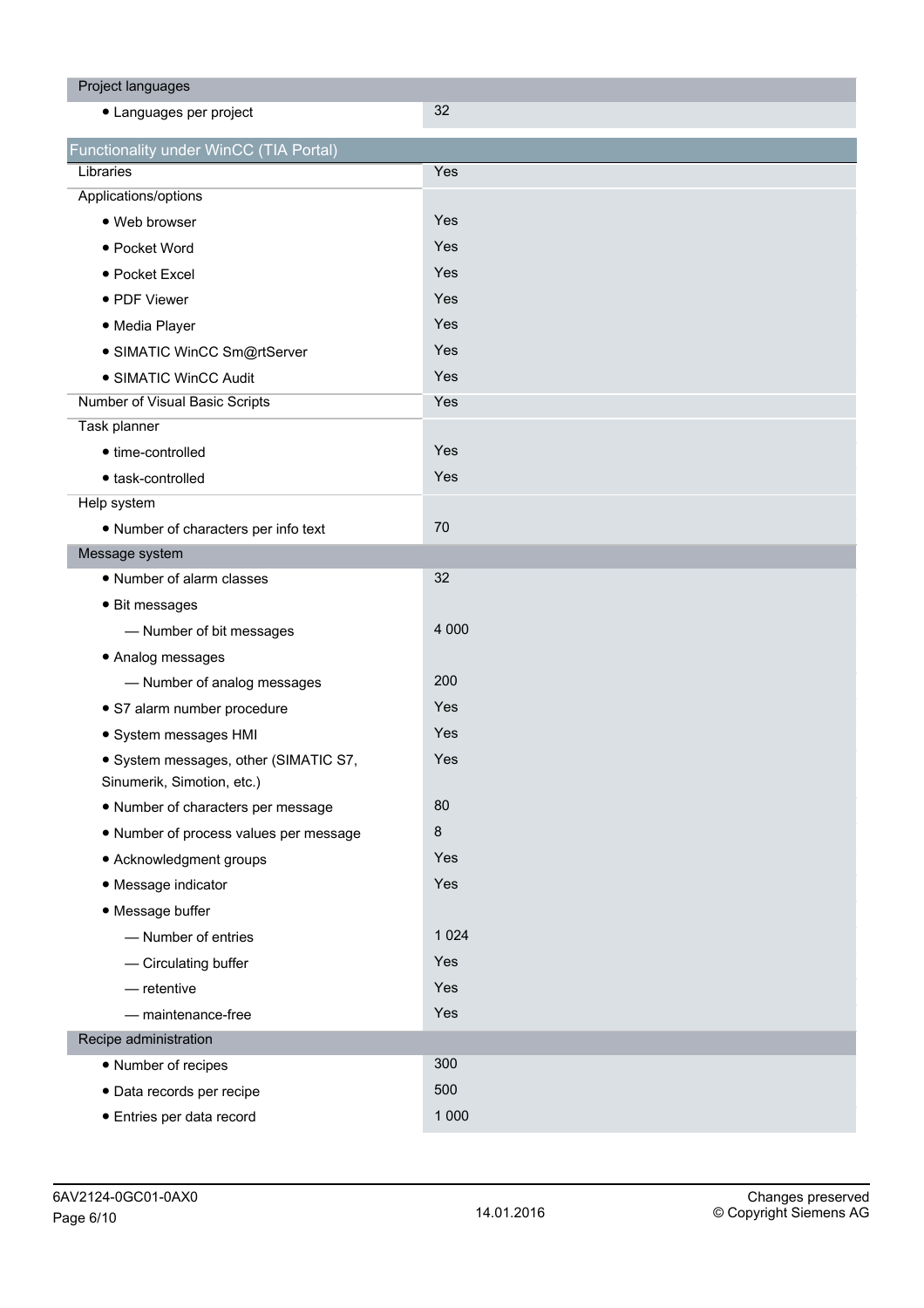| • Size of internal recipe memory       | 2 Mbyte |
|----------------------------------------|---------|
| • Recipe memory expandable             | Yes     |
| Variables                              |         |
| • Number of variables per device       | 2 0 4 8 |
| • Number of variables per screen       | 400     |
| • Limit values                         | Yes     |
| • Multiplexing                         | Yes     |
| • Structures                           | Yes     |
| • Arrays                               | Yes     |
| Images                                 |         |
| • Number of configurable images        | 500     |
| • Permanent window/default             | Yes     |
| • Global image                         | Yes     |
| . Image selection by PLC               | Yes     |
| . Image number in the PLC              | Yes     |
| Image objects                          |         |
| · Number of objects per image          | 400     |
| • Text fields                          | Yes     |
| • I/O fields                           | Yes     |
| • Graphic I/O fields (graphics list)   | Yes     |
| • Symbolic I/O fields (text list)      | Yes     |
| · Date/time fields                     | Yes     |
| • Switches                             | Yes     |
| • Buttons                              | Yes     |
| • Graphic display                      | Yes     |
| $\bullet$ Icons                        | Yes     |
| • Geometric objects                    | Yes     |
| Complex image objects                  |         |
| · Number of complex objects per screen | 20      |
| • Alarm view                           | Yes     |
| • Trend view                           | Yes     |
| • User view                            | Yes     |
| • Status/control                       | Yes     |
| · Sm@rtClient view                     | Yes     |
| • Recipe view                          | Yes     |
| $\bullet$ f(x) trend view              | Yes     |
| · System diagnostics view              | Yes     |
| · Media Player                         | Yes     |
| $\bullet$ Bar graphs                   | Yes     |
| • Sliders                              | Yes     |
| • Pointer instruments                  | Yes     |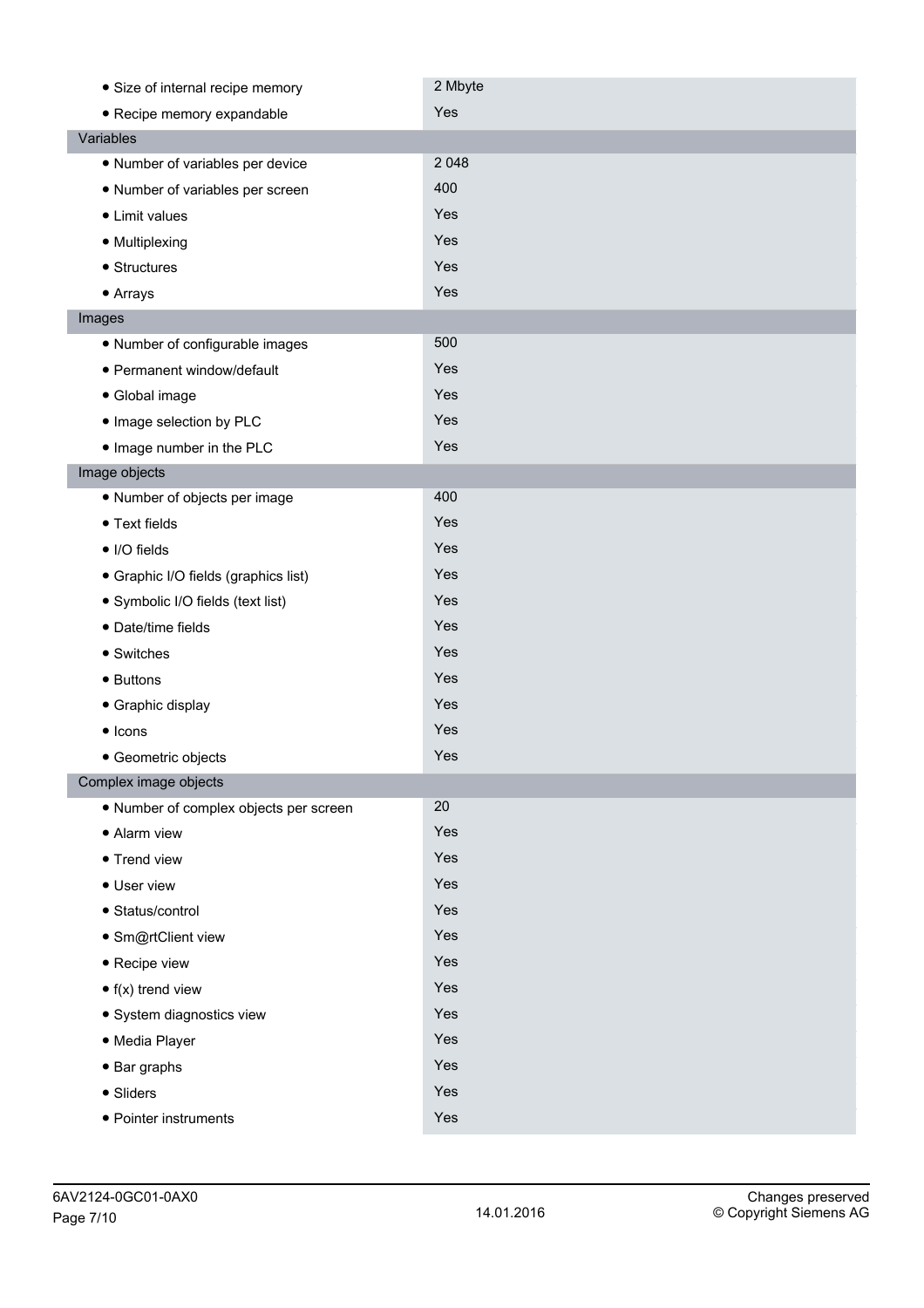| • Analog/digital clock                 | Yes            |
|----------------------------------------|----------------|
| Lists                                  |                |
| • Number of text lists per project     | 500            |
| • Number of entries per text list      | 500            |
| • Number of graphics lists per project | 500            |
| • Number of entries per graphics list  | 500            |
| Archiving                              |                |
| • Number of archives per device        | 50             |
| • Number of entries per archive        | 20 000         |
| • Message archive                      | Yes            |
| · Process value archive                | Yes            |
| • Archiving methods                    |                |
| - Sequential archive                   | Yes            |
| - Short-term archive                   | Yes            |
| • Memory location                      |                |
| - Memory card                          | Yes            |
| - USB memory                           | Yes            |
| $-$ Ethernet                           | Yes            |
| • Data storage format                  |                |
| $-$ CSV                                | Yes            |
| $-$ TXT                                | Yes            |
| $-$ RDB                                | Yes            |
| Security                               |                |
| • Number of user groups                | 50             |
| • Number of user rights                | 32             |
| • Number of users                      | 50             |
| • Password export/import               | Yes            |
| · SIMATIC Logon                        | Yes            |
| Logging through printer                |                |
| • Alarms                               | Yes            |
| • Report (shift log)                   | Yes            |
| • Hardcopy                             | Yes            |
| • Electronic print to file             | Yes; pdf, html |
| Character sets                         |                |
| • Keyboard fonts                       |                |
| - US English                           | Yes            |
| Transfer (upload/download)             |                |
| · MPI/PROFIBUS DP                      | Yes            |
| $\bullet$ USB                          | Yes            |
| • Ethernet                             | Yes            |
| · using external storage medium        | No             |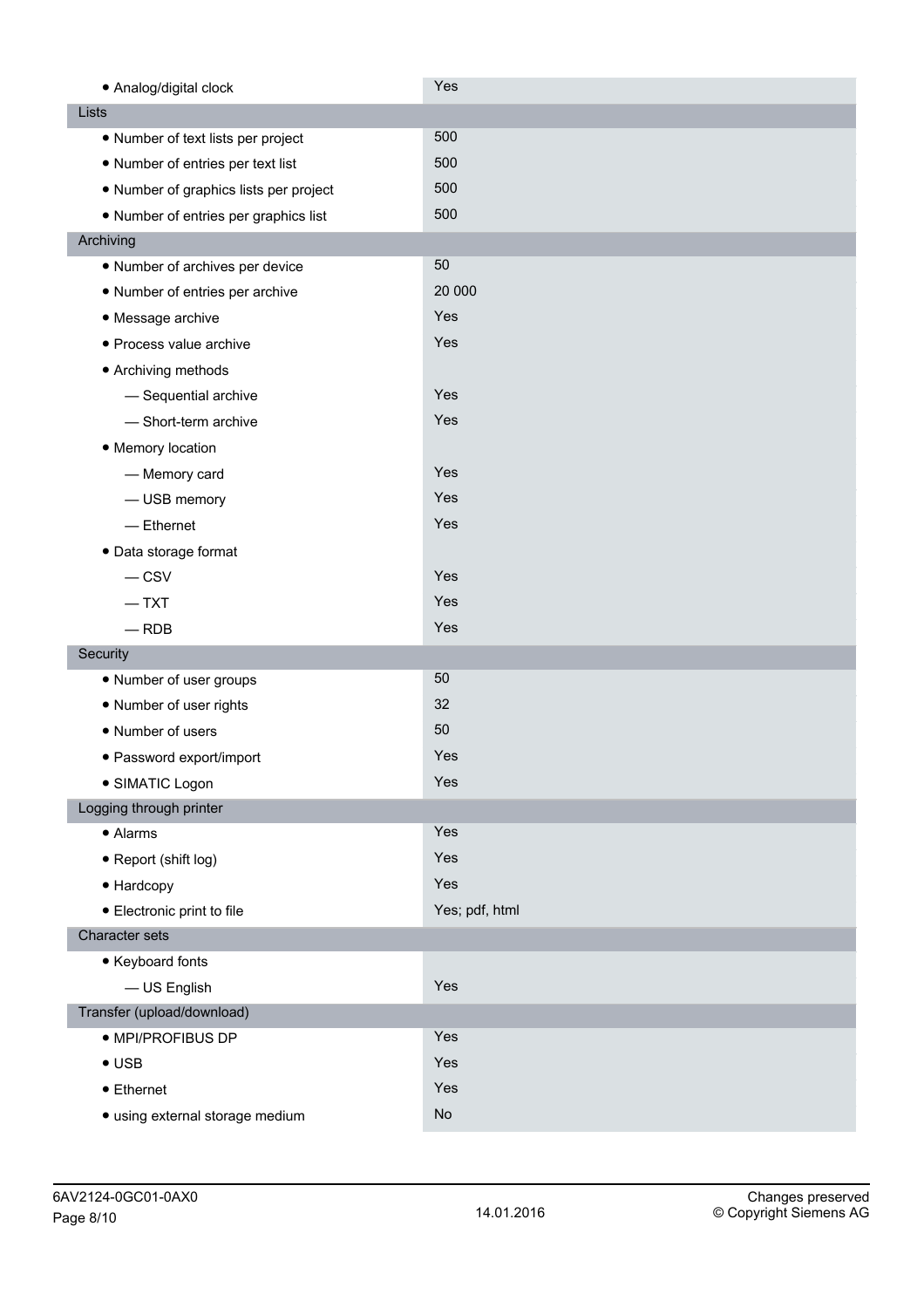| Process coupling                                            |                                    |
|-------------------------------------------------------------|------------------------------------|
| $\bullet$ S7-1200                                           | Yes                                |
| $\bullet$ S7-1500                                           | Yes                                |
| $\bullet$ S7-200                                            | Yes                                |
| $\bullet$ S7-300/400                                        | Yes                                |
| $\bullet$ LOGO!                                             | Yes                                |
| $\bullet$ WinAC                                             | Yes                                |
| • SINUMERIK                                                 | Yes; with SINUMERIK option package |
| • SIMOTION                                                  | Yes                                |
| • Allen Bradley (EtherNet/IP)                               | Yes                                |
| • Allen Bradley (DF1)                                       | Yes                                |
| · Mitsubishi (MC TCP/IP)                                    | Yes                                |
| · Mitsubishi (FX)                                           | Yes                                |
| • OMRON (FINS TCP)                                          | <b>No</b>                          |
| · OMRON (LINK/Multilink)                                    | Yes                                |
| · Modicon (Modbus TCP/IP)                                   | Yes                                |
| · Modicon (Modbus)                                          | Yes                                |
| • OPC UA Client                                             | Yes                                |
| • OPC UA Server                                             | Yes                                |
| Service tools/configuration aids                            |                                    |
| • Backup/Restore manually                                   | Yes                                |
| • Backup/Restore automatically                              | Yes                                |
| • Simulation                                                | Yes                                |
| • Device switchover                                         | Yes                                |
| Peripherals/Options                                         |                                    |
| Peripherals                                                 |                                    |
| • Printer                                                   | Yes                                |
| · SIMATIC HMI MM memory card: Multi Media                   | Yes; Up to 128 MB                  |
| Card                                                        |                                    |
| • SIMATIC HMI SD memory card: Secure Digital<br>memory card | Yes; Up to 2 GB                    |
| • SIMATIC HMI CF memory card Compact Flash<br>Card          | <b>No</b>                          |
| • USB memory                                                | Yes                                |
| • SIMATIC IPC USB Flashdrive (USB stick)                    | Yes; Up to 16 GB                   |
| • SIMATIC HMI USB stick                                     | Yes; Up to 8 GB                    |
| • Network camera                                            | Yes                                |
| Mechanics/material                                          |                                    |
| Enclosure material (front)                                  |                                    |
| • Plastic                                                   | No                                 |
| • Aluminum                                                  | Yes                                |